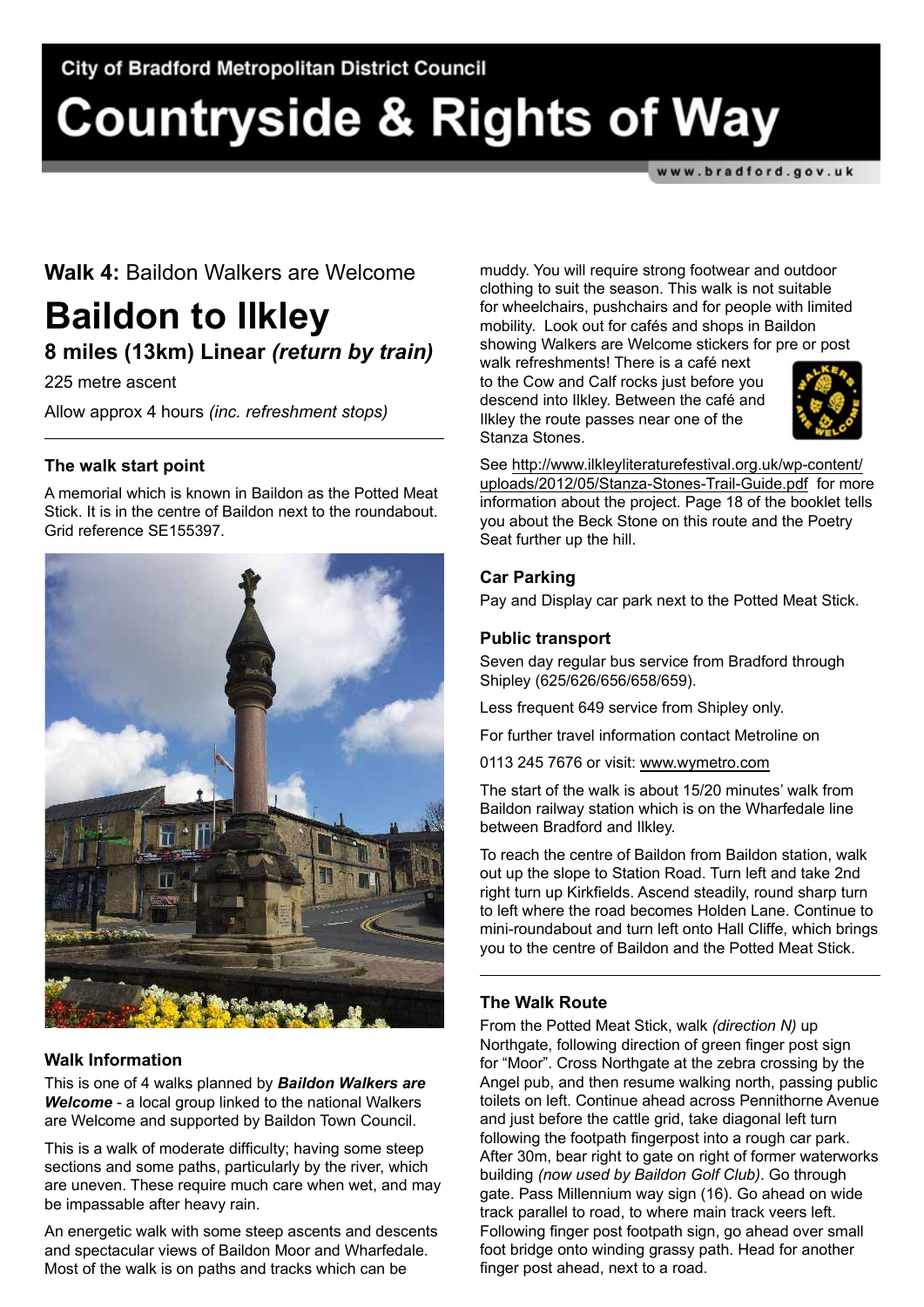Cross this road *(with care)* and follow path as indicated by finger post. After 100m, a path joins from right. Then take right fork in path. Go ahead across wide green track in 50m and pass between large hollows in ground to left and smaller one on your right. Continue ahead over a crosspath and start to descend.

 At next cross-track, where Millennium Way is signed to turn right, continue ahead. Follow descending path heading towards golf course fairway. Continue along flank of hill with fairway on your left. Continue ahead beyond the fairway green, passing three knee high rocks alongside the path. Just after the third rock, *(which is shaped like a large arrowhead pointing back in the direction you have come)*, turn right on a narrow path and descend through bracken.

Turn left on well-surfaced moorland path. After passing small water fall to right of the path, go ahead, to cross stream and pass through a narrow "squeeze" gate, into Sconce Scout Camp and cross yard. Pass through another narrow "squeeze" on to Sconce Lane. (Millennium Way sign on wall opposite.) Turn left up lane to pass Faweather Grange Lodges, and, after bends, Grange Farm and Barn. Continue through gate to pass Faweather Grange. After next gate, at junction of tracks *(this area is known as Little London)* turn right and follow right-hand wall as it forks right, leaving the lane, on to a grassy track descending into valley. At the river, cross on the stone bridge. Follow ancient track ahead, bearing left uphill following signpost to Bingley Road. Go through two gates and pass Old Wood Farm on right. Continue ahead to Bingley Road through another gate.

Turn right along roadside for 100m *(fast-moving traffic great care needed here)* and just before junction, cross the road to leave the road on a track heading N, through two gates onto moorland – Hawksworth Moor. Dog restrictions apply. Follow track beside right-hand wall for more than 1 km *(ignore track forking to left)*. Cross a stile and go over a rise to gain excellent views over Wharfedale and Otley Chevin to right. Descend to pass through a gated stile by finger post and continue ahead over open heath with gorse bushes. Cross line of broken down wall to reach wide well defined track at finger post. Turn left on this track.

Walk up hill to gate and pass through. *(Welcome to Burley Moor sign.)* Follow wide track ahead. Shortly - fork right and then fork right again. Pass small brick building on left. Follow track as it curves round hillside to right. Pass drive/ houses on right of track. Join flagged track and continue ahead to York View Farm. Track turns left - follow this with wall on right. passing the next house -Crag Top. The track then descends with an old quarry to left of track. Where

the track you have been following bends to right towards gate next to house, go ahead onto grassy path for a short distance. Where path joins track heading up hill – by wooden post – take sharp left and ascend hill, regaining height lost on the descent from Crag Top. This is the Dales Way/Ebor Way but is not signed. On this section of the walk you have walked two sides of a triangle, one losing height and the other gaining height. It is tempting to use faint paths which follow the more level third side of the triangle; this area is protected for breeding birds and walkers are asked to avoid this patch of moorland.

The ascending track has sharp drops to right of track. Fork right to go uphill and join a track and turn right . Shortly, descend into a steep gill and up the other side. *(Take care over rocks especially if wet)*. Continue to ascend up to top of the escarpment with steep ground dropping away to your right. As the ground levels out, note Millennium Way marker on wall. Continue ahead initially with wall on right and lovely views over Wharfedale. Follow this contouring and path along the moor-edge, for around 1.7kms. The path starts to descend over sometime rocky ground towards the Cow and Calf hotel and associated buildings.

When opposite the houses behind the hotel, leave main path and take indistinct path which descends diagonally towards the road beyond the hotel. Ignore cross paths until just before joining the road. Take the last track, parallel to the road, and which leads to Cow and Calf car park.

At the Cow and Calf car park *(refreshments available)* walk ahead past the café to the edge of the car park. There is a sign for the path ahead to the Stanza Stone. Follow path heading downhill and parallel to road. At track fork, take right path continuing to descend. Keep following Stanza Stone signs to just before bridge over gorge. *(Option here to divert short distance to see Stanza Stone or further to the Poetry Seat.)*

Cross the bridge and follow the wide path which initially rises and then continues to descend. Follow the main path ahead, keeping left at path junction, to join tarmac track around Ilkley Tarn. Turn right on tarmac track to far end of Tarn and bear right to descend to gate behind large houses. Pass through to reach Wells Road, leading down into Ilkley. Walk down into the town.

#### **Return by train to Baildon**

For Ilkley Station – turn right, and cross pedestrian crossing. Trains to Bradford stop at Baildon. See public transport directions at head of this walk description for route back up to centre of Baildon.

#### **Footnote**

We hope you enjoyed your walk. If so tell your friends, if not, or you have encountered any problems please tell us at:

**City of Bradford Metropolitan District Council** Countryside and Rights of Way Service Jacobs Well, Bradford BD1 5RW

Tel: 01274 432666 <www.bradford.gov.uk/countryside>



Walk route devised by 'Baildon Walkers are Welcome'.



OCTOBER 2014